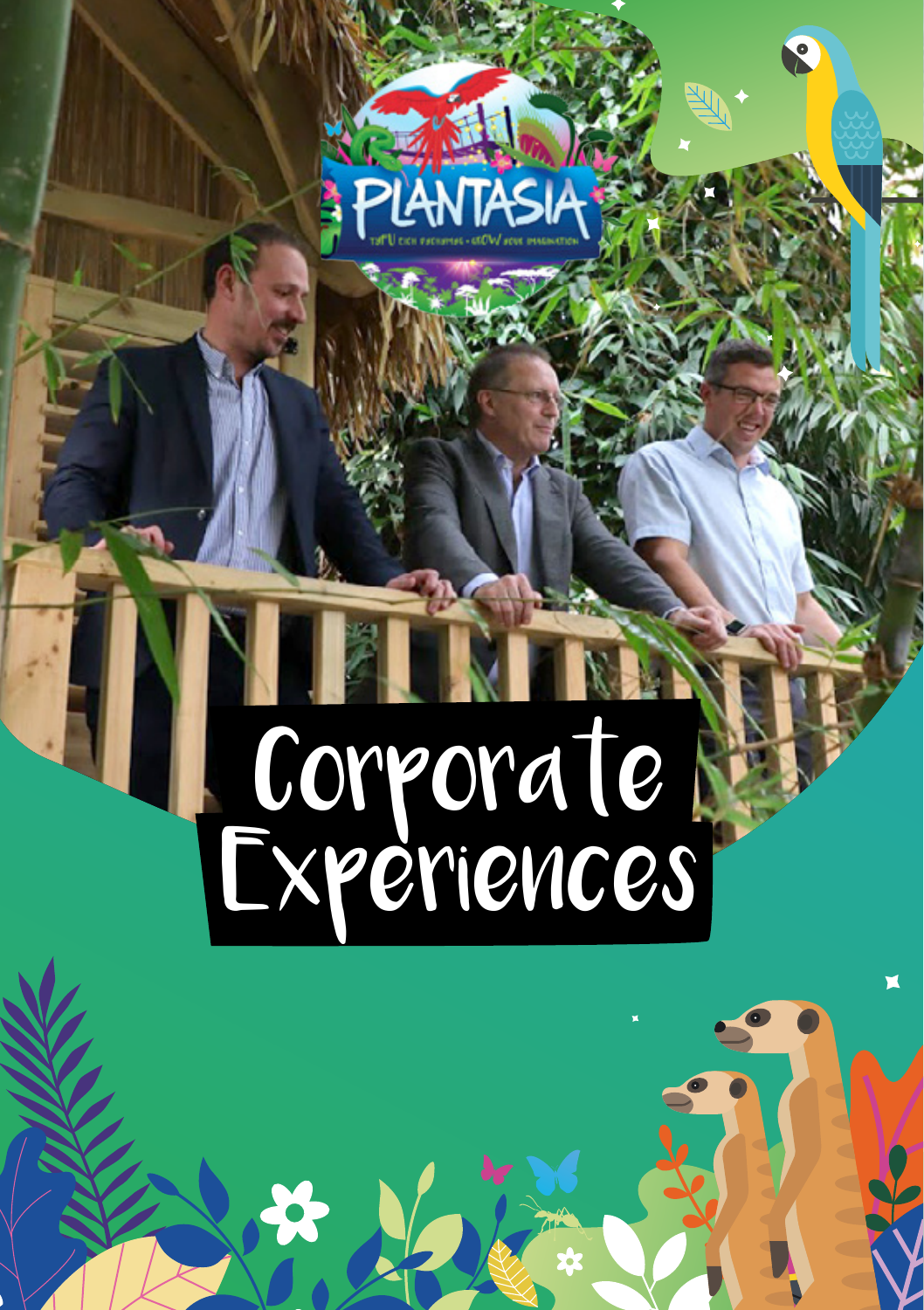# An Event Space with a difference

**Plantasia is the Rainforest Zoo in the heart of Swansea City Centre. If you are looking for a unique corporate venue, then look no further. Opened in 1990 the venue has gone through a number of changes, including a £1,000,000 revamp early in 2019, and now hosts a range of unique spaces to host your event.**

### How to Enquire

 $T: 01792$  474555 E: plantasia@parkwood-leisure.co.uk W: www.plantasiaswansea.co.uk



## Where to find us

Plantasia is situated in the heart of Swansea City Centre with great access from Junction 42 of the M4. Free parking available. The venue is also within walking distance of Swansea Train and Bus stations, and has great public transport links.

lantasia, Parc Tawe, Swansea, SA1 2AL

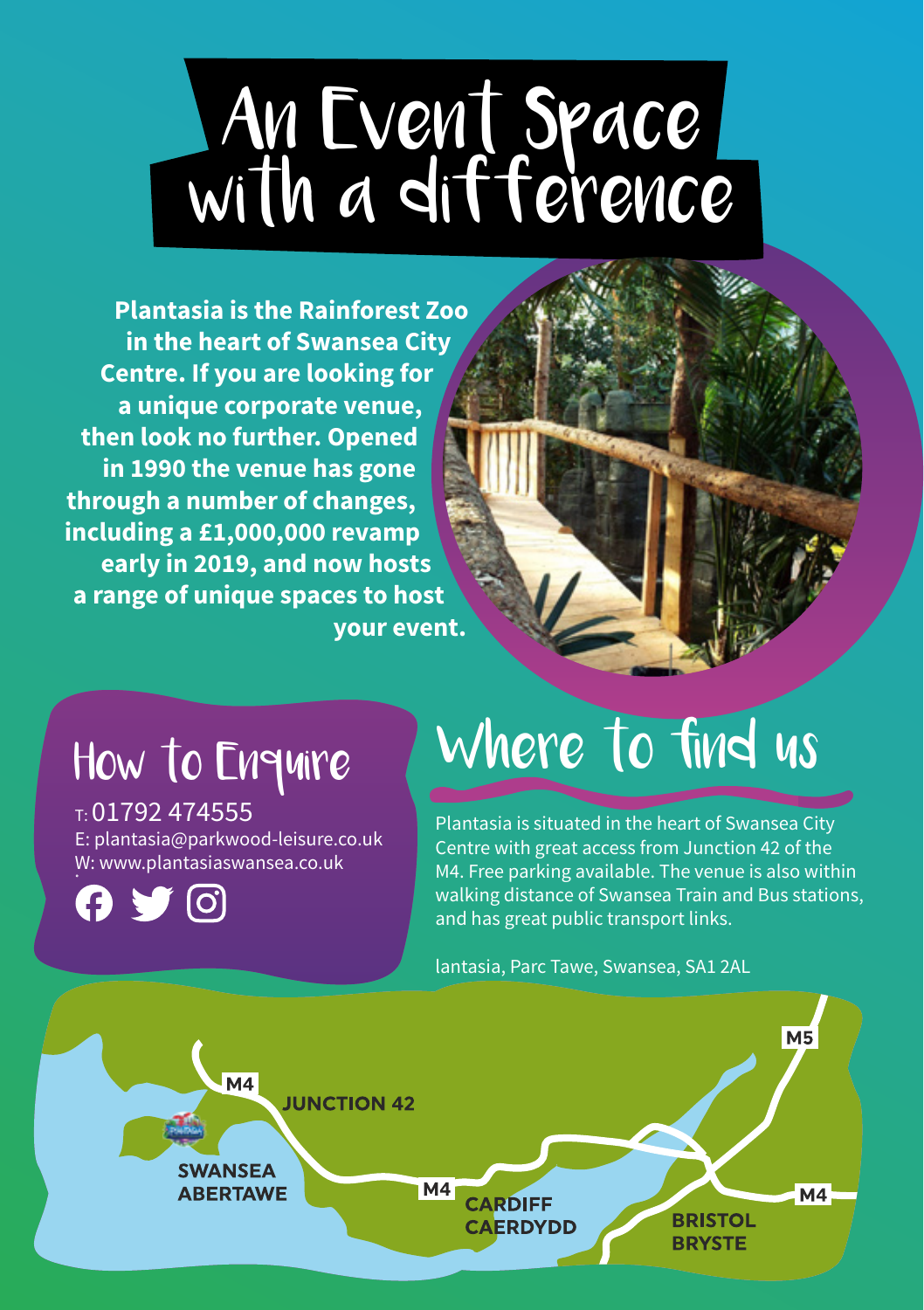## Choose your Space

#### Bored of standard meeting rooms?

Plantasia has a number of unique spaces that can be personalised and dressed to accommodate a wide range of corporate events.

#### The Grow Your Imagination Room

#### The Tree House

### The Cafe **Canopy**

The perfect space for a unique event. With a natural forest floor effect, chipmunks, tropical fish, and views out into the rainforest, why choose anywhere else?

Lock yourself away, and eniov views of the rainforest. koi pond and waterfall. Perfect for small meetings, or use as a breakout room from the main space.

A unique space at the front of Plantasia. Can be used as a main event space or a retreat for catering.







### Capacities and rates

| Area                                    | Cabaret Style<br>Capacity                          | <b>Theatre Style</b><br>Capacity | Full Day Hire* |
|-----------------------------------------|----------------------------------------------------|----------------------------------|----------------|
| <b>Grow Your</b><br>Imagination<br>Room | 36                                                 | 50                               | £260           |
| Tree House                              | $12 \overline{ }$                                  | 16                               | £120           |
| <b>Cafe Canopy</b>                      | 40                                                 | 50                               | <b>POA</b>     |
| <b>Full Venue</b>                       | Many set up options<br>available. Max capacity 150 |                                  | <b>POA</b>     |

\*Half day and evening hire also available. Price on application



### Full venue hire

Day time or after dark, there is the opportunity to hire the full venue. There is no better way to impress your guests than to give them the full rainforest zoo experience.